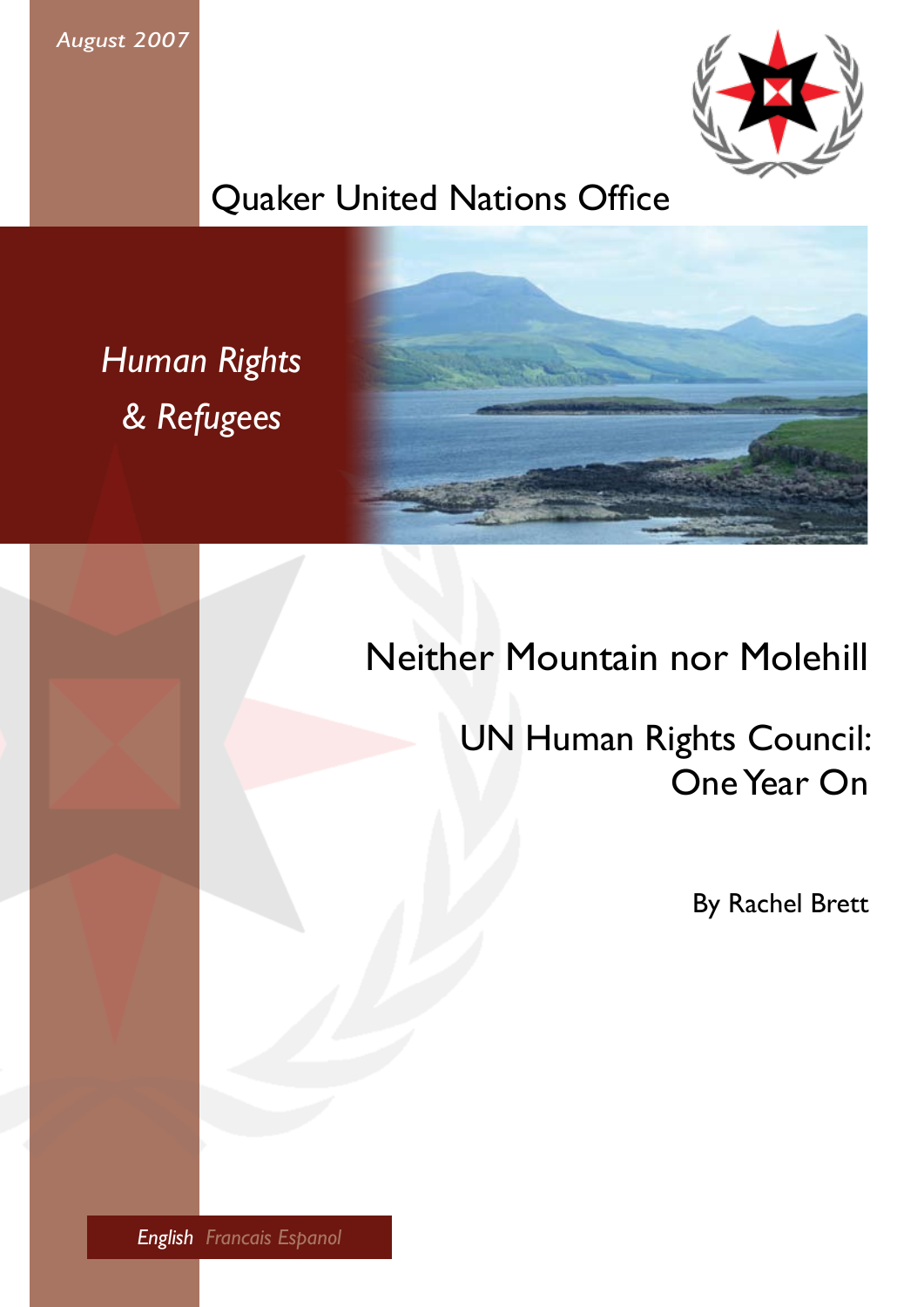

# Neither Mountain nor Molehill

## UN Human Rights Council: One Year On

Rachel Brett

*English Francais Espanol*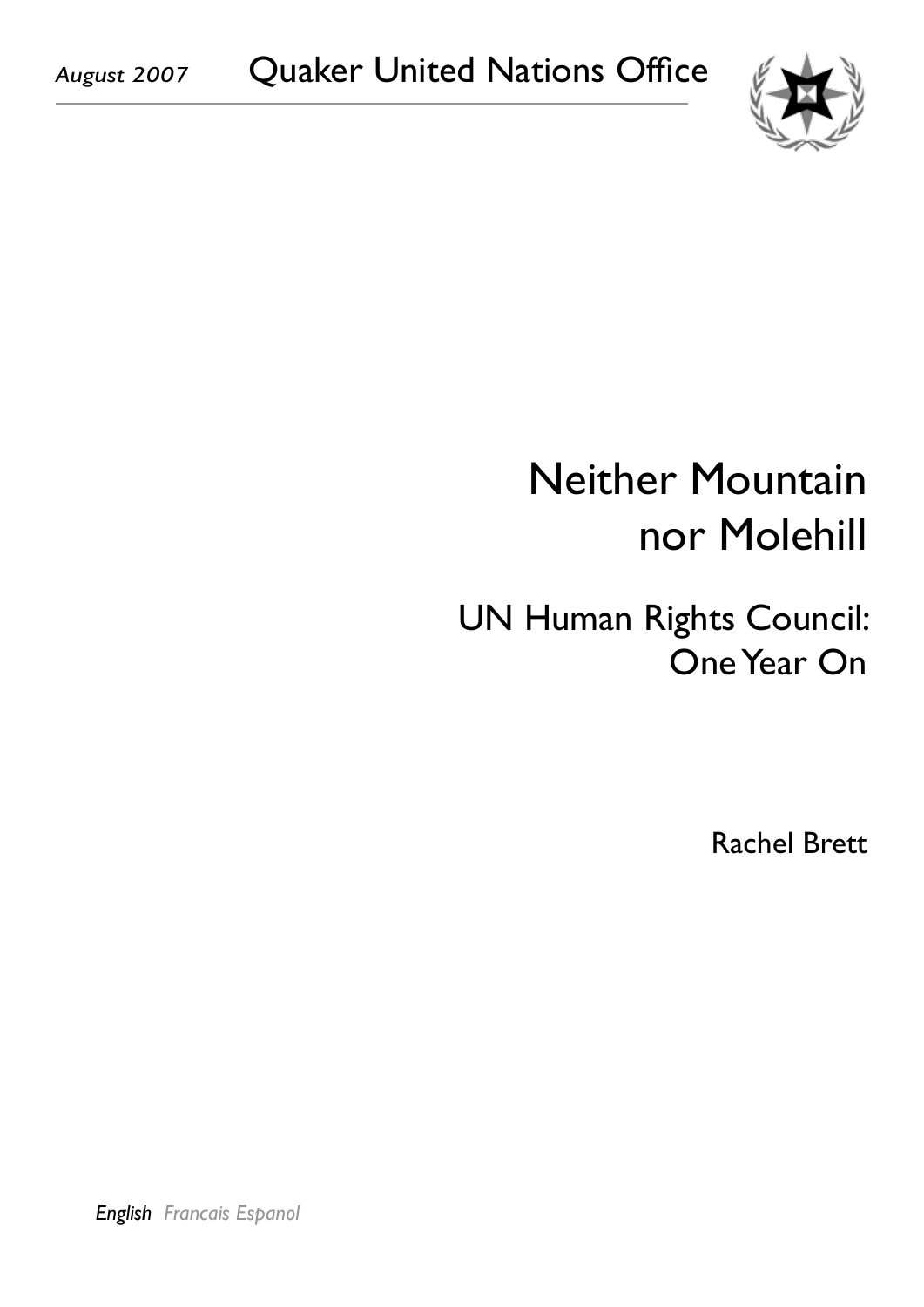#### The Quaker United Nations Office

The Quaker United Nations Offices located in Geneva and New York represents Friends World Committee for Consultation (Quakers), an international non-governmental organisation with General Consultative Status at the UN. QUNO works to promote the peace and justice concerns of Friends (Quakers) from around the world at the United Nations and other global institutions. It is supported by the American Friends Service Committee, Britain Yearly Meeting, the worldwide community of Friends. other groups and individuals.

All QUNO work is published under a Creative Commons licence. It can be copied, distributed and altered for noncommercial purposes, provided that the original author is given credit and any altered work is published under a licence identical to this one. More information and full details of the licence are available at http://creativecommons.org. **CC**

Cover photo: © Big Stock Photo: Stephen Finn

Hard copies of this paper are available from QUNO on request on quno@quno.ch

Copies of all QUNO publications can be downloaded from our website: www.quno.org

Quaker United Nations Office Avenue du Mervelet, 13 1209 Geneva Switzerland Tel: +41 22 748 48 00 Fax: +41 22 748 48 19 Email quno@quno.ch

### *Contents*

| Introduction                                                            |    |
|-------------------------------------------------------------------------|----|
| Overview of the Year                                                    | 4  |
| Country Situations and<br>Universal Periodic Review<br>(UPR)            | 4  |
| <b>Special Procedures</b>                                               | 8  |
| Independent Expertise and<br>Human Rights Council Advisory<br>Committee | 12 |
| NGOs and National Human<br>Rights Institutions                          | 13 |
| Complaint Procedure                                                     | 4  |
| Agenda, Programme and<br>Methods of Work of the<br>Council              | 4  |
| Conclusion                                                              | 15 |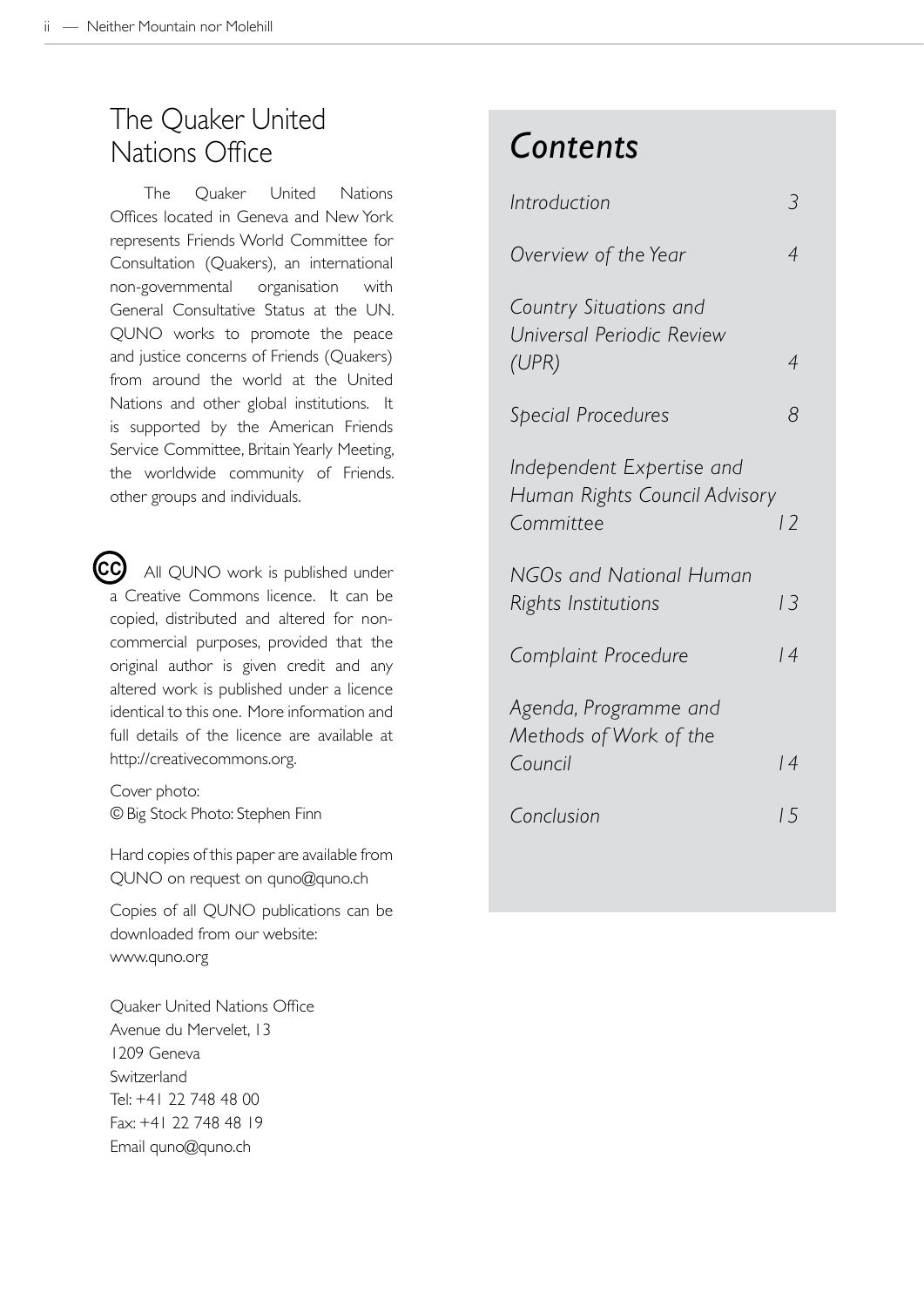*"[A]lthough some of us consider human rights as "God-given rights", they are not, unfortunately, often given on a silver platter, hence the difficulties we have gone through over the past year."1*

### Introduction

The new UN Human Rights Council completed its first year on 18 June 2007. UN General Assembly Resolution 60/251 (15 March 2006), which established the Council, had given it a number of 'institution-building' assignments to be completed within the year and it was touch and go whether it would manage. However, just before midnight on 18 June, the Council President tabled a package text for adoption.

In fact, one of the initial problems was whether the 'year' was from the beginning of the Council's first session until 365 days later (ie 19 June 2006 to 18 June 2007) or whether the 'year' ran until the end of June or until 31 December. The UN Legal Counsel ruled that 18 June was the relevant date. This led South Africa to propose a future 'alignment' of the Council's year with the calendar year. The President requested the UN Office of Legal Affairs to prepare a study of the implications and method of achieving this result, to be considered by the Council Bureau prior to them making proposals to the Council.

The President's text was a true compromise in the sense that no-one likes the whole package. It also leaves a number of issues to be resolved, and many of the items included require further development in order to implement them, but the skeleton of the Council's institutional framework is set out in the document<sup>2</sup> and the accompanying Code of Conduct for Special Procedure Mandate-Holders.<sup>3</sup> This report seeks to assess some of the trends and activities of the Council in the course of its first year, key points of the agreed institution-building package and to identify issues requiring further attention or about which only how they are implemented will clarify whether or not they represent progress over the Council's predecessor, the Commission on Human Rights.

However, on 19 June Canada contested whether in fact the President's text had been adopted on 18 June, since they wished to call a vote on it. The new President<sup>4</sup> of the Council ruled that it had, and when Canada challenged his ruling, put this to the vote, where it was endorsed by 46 of the 47 Council members, with no abstentions and only Canada voting against.

<sup>1</sup> Statement by Kwabena Baah-Duddu, Ambassador of Ghana, Human Rights Council, 19 June 2007

<sup>2</sup> Human Rights Council Resolution 5/1, Annex

<sup>3</sup> Human Rights Council Resolution 5/2

<sup>4</sup> Ambassador Doru Romulus Costea of Romania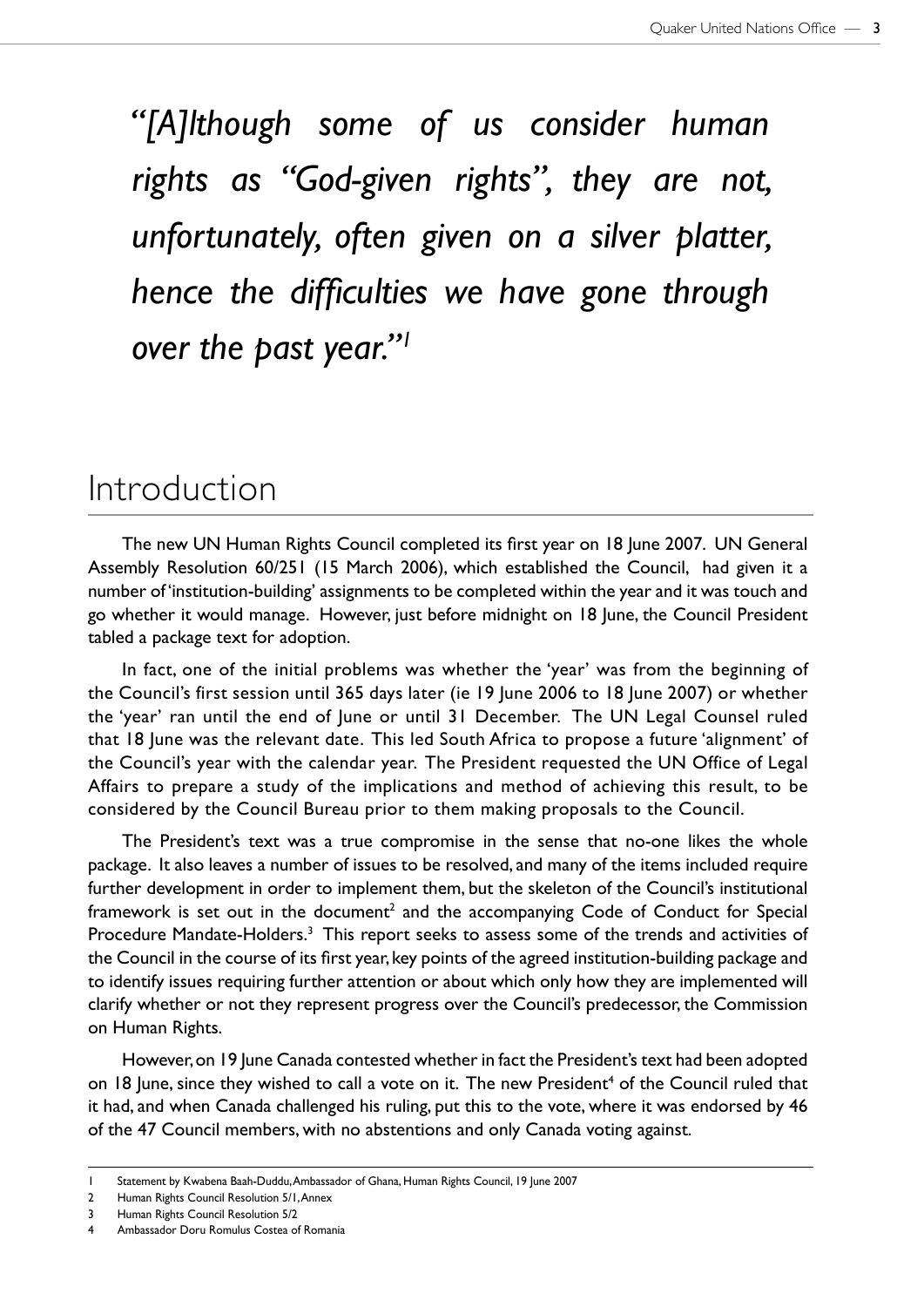#### Overview of the Year

Beforehand, many were concerned that the Council would spend the entire year on the development of its own internal structure, leaving substantive human rights issues without a focus in the UN system. Although most of the Council's time and energy were devoted to 'institution building', nevertheless, four Special Sessions were held on particular country-specific human rights situations, resolutions were also adopted on Afghanistan<sup>5</sup> and Nepal<sup>6</sup>. The reports of the High Commissioner for Human Rights and of the Special Procedures were heard and discussed (though later than they should have been since

these had been prepared for the Commission on Human Rights session scheduled for March-April 2006), and the duration and quality of the inter-active dialogues were greater than they had been in the Commission on Human Rights – more government delegations were present and participated, and Non-Governmental Organisations (NGOs) were also able to participate. Some standard-setting exercises were completed and others begun.<sup>7</sup> No aspect of any of these was problem-free, but the greatest fears of human rights advocates and promoters were not realised.

#### Country Situations and Universal Periodic Review (UPR)

Criticism has already been levelled at the Council for the 'exclusive' (originally) or 'excessive' focus on the activities of the Government of Israel - three<sup>8</sup> out of its four Special Sessions with the fourth being on the situation in Darfur. This focus had also been one of the criticisms of the Commission. Canada's wish to call a vote on the whole institutional package was primarily because the Council's agenda includes a separate item on "Human rights situation in Palestine and other occupied Arab territories", while all other human rights situations will be covered by generic agenda items, but it was unrealistic to expect otherwise.

*Special sessions:* Whatever the imbalance in attention, each of the Special Sessions could be justified in relation to the actual situations covered. The question is whether other situations (for example, Sri Lanka) should not also have been covered, as well as whether Darfur should have been considered sooner than it was.<sup>9</sup> The outcomes of the Special Sessions have been mixed in both form and reality. A criticism of the Commission was the passing of resolutions, often in condemnatory language, which had no 'action points' attached to them, and/or simply called on Governments to take or to desist from certain actions. The Council was instructed by the General Assembly to be 'action oriented', implying a move away from lengthy resolutions towards shorter decisions. Over the year its performance in this regard appeared to have improved with more emphasis being given to establishing mechanisms/systems for monitoring and engagement with, for example, the Government of Sudan about the Darfur

<sup>5</sup> Human Rights Council Decision 2/113

<sup>6</sup> Human rights Council Decision 2/114

<sup>7</sup> Convention on Disappearances and Declaration on the Rights of Indigenous Peoples were adopted, and a Working Group mandated to draft an Optional Protocol (complaints procedure) for the International Covenant on Economic, Social and Cultural Rights: see Rachel Brett: *Righting Historic Wrongs* (Quaker UN Office, Geneva, July 2006)

<sup>8</sup> In order, the Special Sessions were on: the human rights situation in the Occupied Palestinian Territory; the situation of human rights in Lebanon caused by the Israeli military operations; the human rights violations resulting from Israeli military incursions in the Occupied Palestinian Territory including in Northern Gaza and Beit Hanoun.

<sup>9</sup> Although the situation in Darfur had been the subject of debate and a Decision (2/115) at the Council's resumed 2<sup>nd</sup> session (November 2006) but this weak text (adopted by 25 votes in favour, 11 against with 10 abstentions) was in part what precipitated the request for a Special Session – in itself a reaction worth considering; see "Darfur crisis unites Human Rights Council" in *Geneva Reporter,* Vol. 26, No. 1 (Quaker UN Office, Geneva) November 2006-January 2007.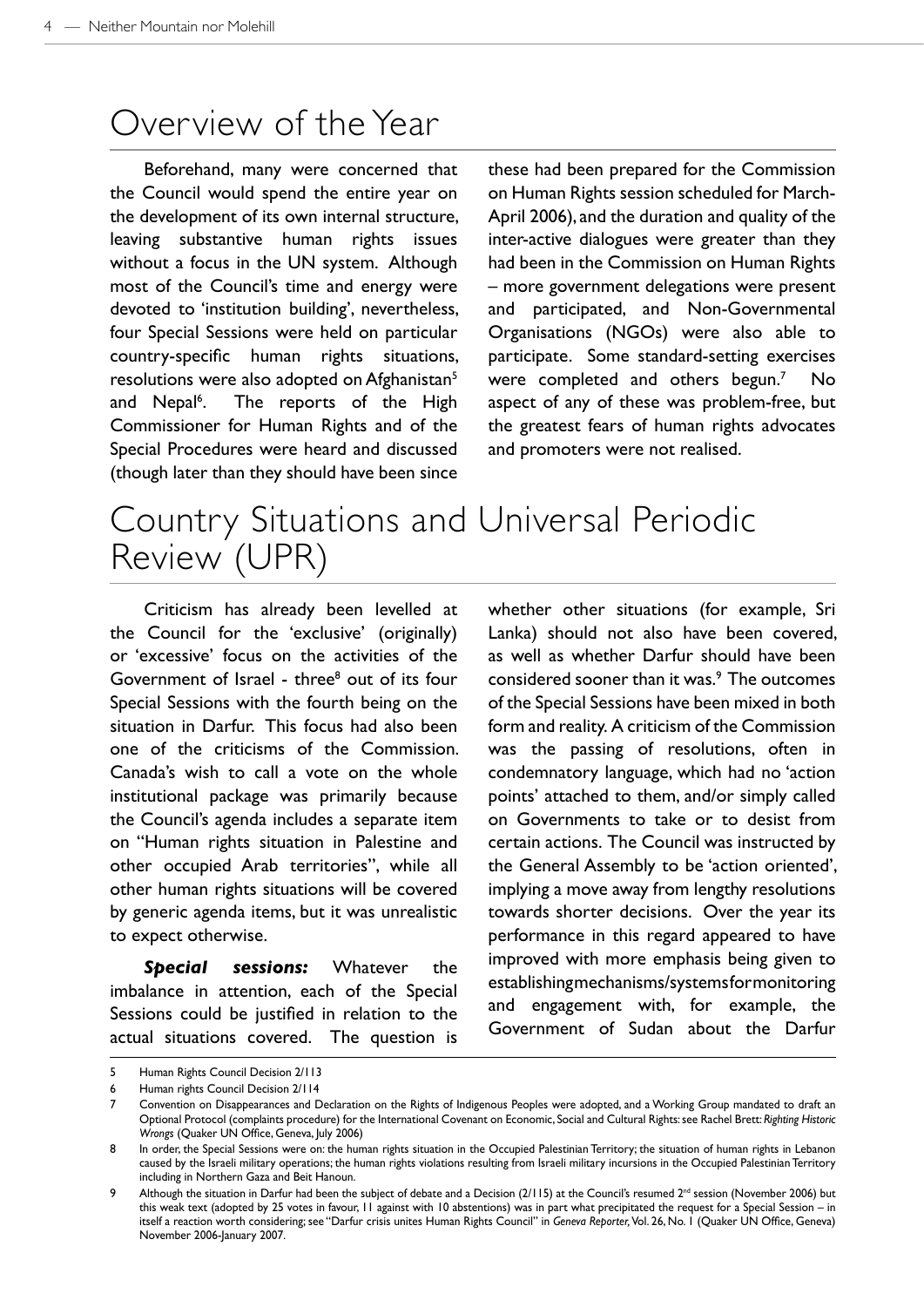situation.<sup>10</sup> At the same time, in each of its regular sessions it has also addressed follow up to its decisions, and thus continued to monitor to what extent these have been implemented. This has the benefit of maintaining a focus on issues and situations, on keeping attention on Governments who are not cooperating with the Council and its mechanisms, of enabling continued reporting on and discussion of situations under consideration, as well as whether there is a need for additional or alternative steps.

*Country consideration:* Otherwise the Council has not yet significantly improved on its predecessor in addressing specific country situations. It failed to get the Universal Periodic Review (UPR) up and running (in fairness it may have been unreasonable to have expected it to do so during this first year), and thus the only countries considered were through the Special Sessions, through the reports of and inter-active dialogues with the existing country Special Procedures (Belarus, Burundi, Cambodia, Cuba, DPRK, DRC, Haiti, Liberia, Myanmar, Occupied Palestinian Territories, Somalia and Sudan), through the thematic procedures who had undertaken country visits, through the report and updates of the High Commissioner for Human Rights, and to some extent through being raised in general debate of 'other issues' – most notably in relation to Zimbabwe, which objected to being subjected to a covert mini-Special Session at the  $4<sup>th</sup>$  session of the Human Rights Council (March 2007).

As part of the final Institution-Building package, the mandates on Belarus and Cuba were abolished, but all the other country mandates maintained. Although there were objections to these two being discontinued, in her report Christine Chanet had proposed laying down the mandate on Cuba (which she has been performing since 2003), pointing out that this did not mean the end of the Council's scrutiny of Cuba's human rights situation but that this would happen under the UPR on the same basis as other States, thus undermining resistance based on claims of 'double standards'.<sup>11</sup> This is an important distinction as, irrespective of the merits of the Cuba mandate, in particular given the political agenda behind it, to 'reward' non-cooperation with the Special Procedures by terminating the mandate would be counterproductive in seeking to enhance cooperation. Although the Special Rapporteur on Belarus did not make such a recommendation, a similar logic could be applied to Belarus – it will come up under UPR.12 The human rights situation in Belarus is certainly worthy of very serious attention, and a crucial test of the UPR will be whether these States (as well as others) cooperate with it, and whether it is more effective in improving these situations than the Special Procedures mandates have been. If not, the Council will need to give further consideration to what to do about them.

**UPR:** The Commission's most systemic problems about politicisation, double standards and selectivity were in fact the perceived benefits of Commission membership for States who feared scrutiny of their poor human rights records. $13$  It is imperative that the UPR addresses this issue by indeed considering the members of the Council during their membership<sup>14</sup> so that scrutiny becomes a cost of membership rather than a way of avoiding it: no excuses for delays should be accepted. Another potential benefit of UPR is that it is a mechanism of universal scope, covering all UN Member States over a four-year time period, thus the situation in countries can be considered without another State having

<sup>10</sup> See "African split creates consensus" in *Geneva Reporter*, Vol. 26, No. 2 (Quaker UN Office, Geneva) February – April 2007

<sup>11</sup> Christine Chanet, Représentante personelle de la Haut-Commissaire des N-U aux droits de l'homme, 12 Juin 2007

<sup>12</sup> The criteria for continuing the other country mandates was that there was a pending mandate of the Council or of the General Assembly to be accomplished or the nature of the mandate is for advisory services and technical assistance (Resolution 5/1, Annex).

<sup>13</sup> Since only members of the Commission could call a vote or vote, membership enabled States to challenge resolutions addressing their own human rights violations as well as to garner support from others on the basis of regional, political, or other solidarity, and by trading votes across resolutions.

<sup>14</sup> Since the initial members who only served a one-year term have not been reviewed because of the delay in getting the process started, they should be the first of the non-members to be reviewed.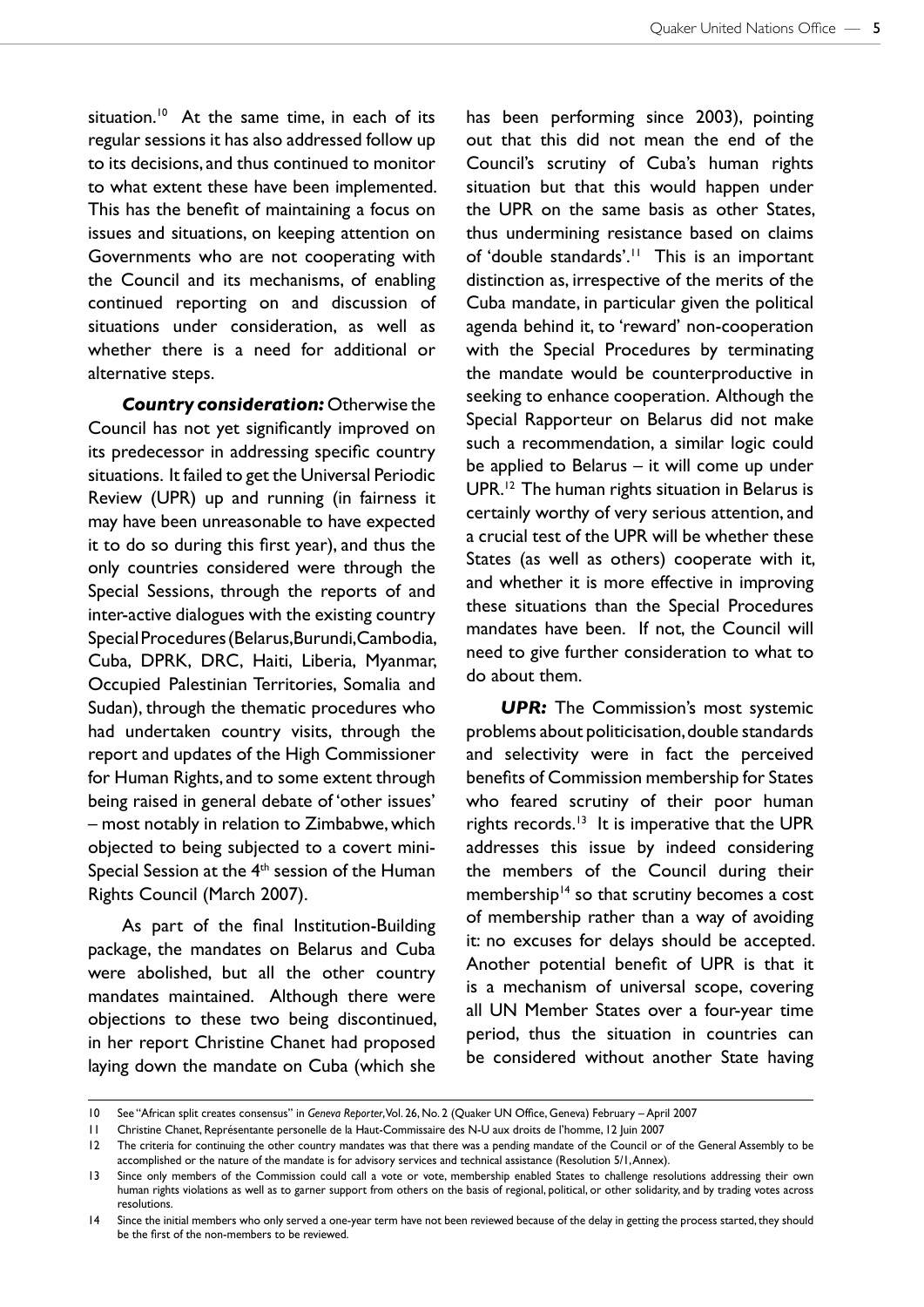to take action to put it on the table, which immediately raised issues (sometimes justified) of politicisation and selectivity.

The Reviews themselves are now scheduled to start in 2008. Some confusion (or obfuscation) arose as to whether this was 'peer review' or 'periodic review': the significant difference being that the former implies (in this context) an inter-governmental process, while the latter does not but only regularity. In the course of negotiations in the General Assembly, the term 'periodic' was adopted, but many Governments persisted that it should still be 'review by peers' and wished to minimise or exclude any NGO or expert input or participation. The result is review by a working group of the whole Council although the text itself says, "Each member State will decide on the composition of its delegation". This clearly enables States to bring in independent experts if they wish.

The burden of work assumed by Council members in participating in these reviews (6 weeks in addition to the regular 10 weeks of plenary sessions of the Council), may lead to some States not feeling able to become Council members, and/or of not fully participating in the UPR. It will be important to check that the intended non-selectivity is not undermined in practice because some Council members do not participate in all Reviews either opting out of the process altogether, or only participating where they have positive or negative reasons for doing so, thus demonstrating selectivity themselves as well as leaving the field open for those States who are better-resourced, more committed to human rights, and/or have a specific agenda to pursue. At the same time, States have only themselves to blame since they insisted on a working group of the whole Council to do this, rather than having chambers of the Council or independent experts, both of which had been proposed.

Although the review takes place in the Working Group, the outcome, including recommendations, is adopted by the Council plenary (after time for comments from the State concerned, other States and other stakeholders). However, the whole process is public even though NGOs and National Human Rights Institutions (NHRIs) can only speak during the plenary, not in the Working Group, unless presumably invited to do so by the State under review.

Amongst the key points set out in the President's text are that UPR should ensure equal treatment and coverage of all States, cover all human rights, complement and not duplicate other human rights mechanisms, and that the objectives of the review are to improve the human rights situation on the ground and the fulfilment of the State's human rights obligations and commitments.

A bizarre aspect has been the insistence of some States that the basis for review should be a report<sup>15</sup> from the State.<sup>16</sup> Why is this 'bizarre'? Because States have been complaining about the 'burden of reporting' to the human rights Treaty Bodies, and demanding that they should not have to produce so many reports or so often. Is this then amnesia, schizophrenia or bad faith? It will be important to keep this in mind when monitoring and evaluating that the UPR does not compromise the Treaty Body system – it is not only a question of it not affecting the substance of their work, but also that States do not use the requirement to produce UPR reports as an excuse for failure to report, or late reporting, to the Treaty Bodies.

On the other hand, it is positive that one lesson learned through the experience of the Treaty Bodies has been included: "States are encouraged to prepare the information through a broad consultation process at the national level with all relevant stakeholders".17 Much benefit in reporting processes can be achieved

<sup>15</sup> Idriss Jazairy, Ambassador of Algeria, in the name of the African Group, "We are not talking about 'information' supplied by States but about a national report to be drawn up on the basis of a standard uniform questionnaire." (Human Rights Council, 5<sup>th</sup> session, 15 June 2007)

<sup>16</sup> The 20-page (maximum) country report/information is to be supplemented by 10-page summaries prepared by the OHCHR of information treaty bodies and Special Procedures and from other relevant stakeholders.

<sup>17</sup> Human Rights Council Resolution 5/1, Annex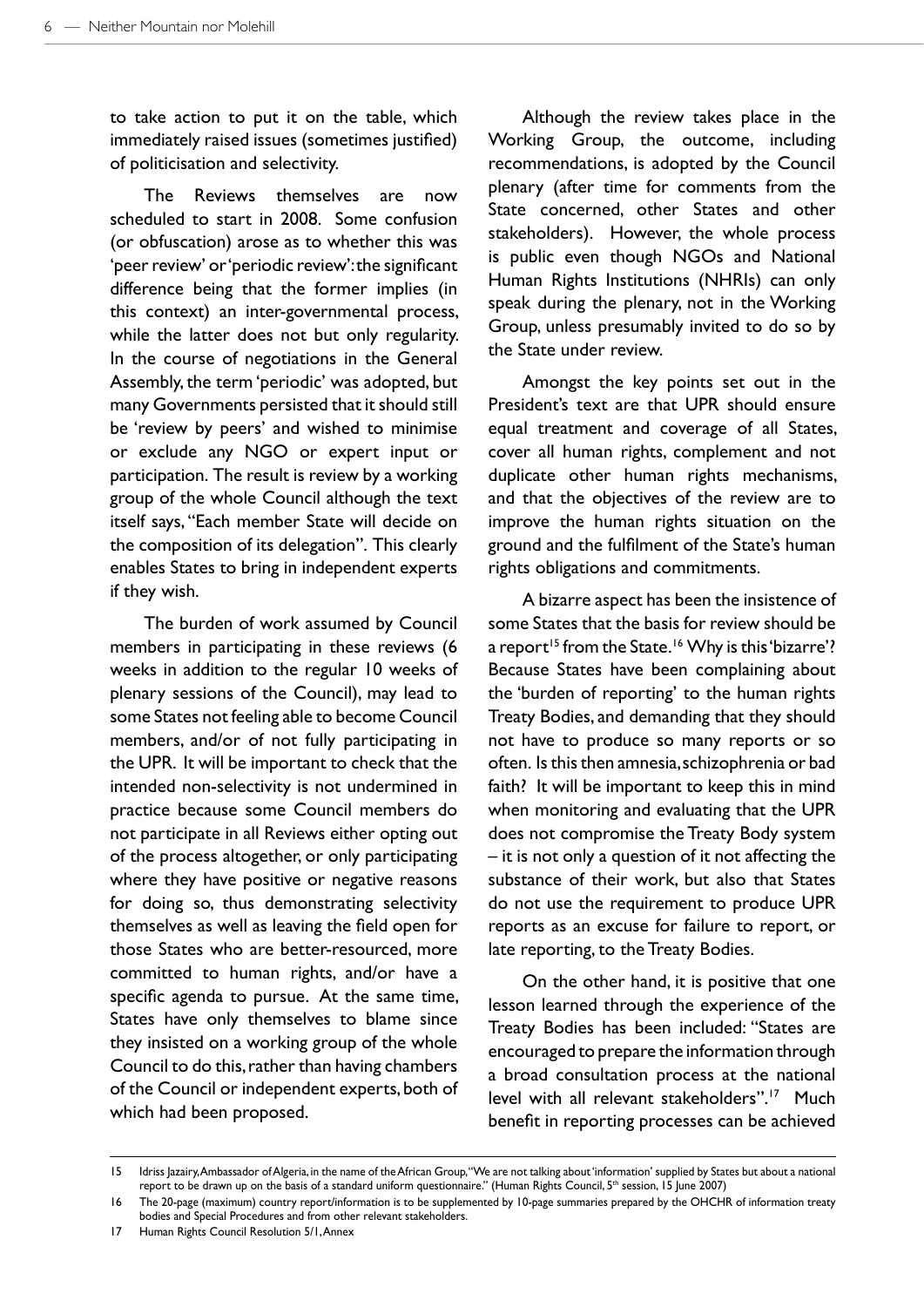if they act as a catalyst for domestic analysis and debate about human rights<sup>18</sup> – with, of course, the obvious possibility for States putting their own house in order before appearing at the international level. This logic should be followed through so that public reporting back domestically and further consultation with all relevant stakeholders about implementation of the results of the UPR is also a regular part of the process. This, therefore, should be one of the routine recommendations of the review, complementing the Council's own follow-up procedure.

How the UPR will be conducted in the Working Group is far from clear. Three 'Rapporteurs'<sup>19</sup> are to facilitate the review, including the preparation of the report of the Working Group. They "could collate issues or questions to be transmitted to the State under review to facilitate its preparation and focus the interactive dialogue, while guaranteeing fairness and transparency".20 The Rapporteurs are to be selected by drawing lots among the members or the Council and from different regional groups. It is unclear whether all members of the Council will serve as Rapporteurs or whether some will serve more often than others? The precise role of 'facilitation' is also unclear. As with composition of delegations in the Working Group, it appears that although the State will be selected, the individual to act as Rapporteur is the choice of the State. The State under review can opt to have a Rapporteur from their own region, and is also permitted to challenge (request a substitution for) one Rapporteur (presumably the country rather than the individual). Equally, a Rapporteur can request to be excused from a specific review. The procedures for how this selection process will work in detail will need to be carefully thought through: for example, logically the State under review has to specify in advance of drawing lots that it wishes one to be from its own region, but to exercise its objection/challenge if it so wishes only after all three have been drawn by lot. If this happens, is another name drawn from the same region, or from all States in the 3 regions from which a Rapporteur has not already been selected? It will be interesting to see how this process develops, whether it becomes the norm or the exception to request a same region Rapporteur and/or to challenge others (and on what basis) and for Rapporteurs to request to be relieved (and on what basis).

The UPR is the major new aspect of the Council. It remains to be seen whether it will be a real contribution in practice – either to improving the 'situation on the ground', or to 'depoliticising' the work of the Council, and whether it will indeed not 'duplicate' (or undermine) the work of the existing human rights procedures. It also needs to be recognised that the OHCHR has been given a major task in preparing and servicing this aspect of the Council's work, which could also divert time and resources away from the Office's other work. Other possible problems include superficiality (due to the short period for consideration of each country – only three hours per country), the limited documentation on which it will be based, and the possible lack of independent expertise built into the system. Scepticism, based on experience, suggests that the process will either evolve rapidly, become stagnant or implode under its own bureaucratic weight. A footnote in the President's text points out, "UPR is an evolving process; the Council, after the conclusion of the first review cycle, may review the modalities and the periodicity of this mechanism, based on best practices and lessons learned."<sup>21</sup> In the meanwhile, it is imperative if it and the Council are to have any credibility that the procedure is put into operation as soon as possible so that further time and Council members do not elapse without review.

<sup>18</sup> This is not only about consulting with NGOs or civil society but also amongst different Government departments or ministries, and between different levels of governmental authorities where relevant, so that reporting is not a 'bureaucratic' paper exercise by, for example, the Foreign Ministry.

<sup>19</sup> These are not part of the Council's Special Procedures.

<sup>20</sup> Human Rights Council Resolution 5/1, Annex

<sup>21</sup> Human Rights Council Resolution 5/1, Annex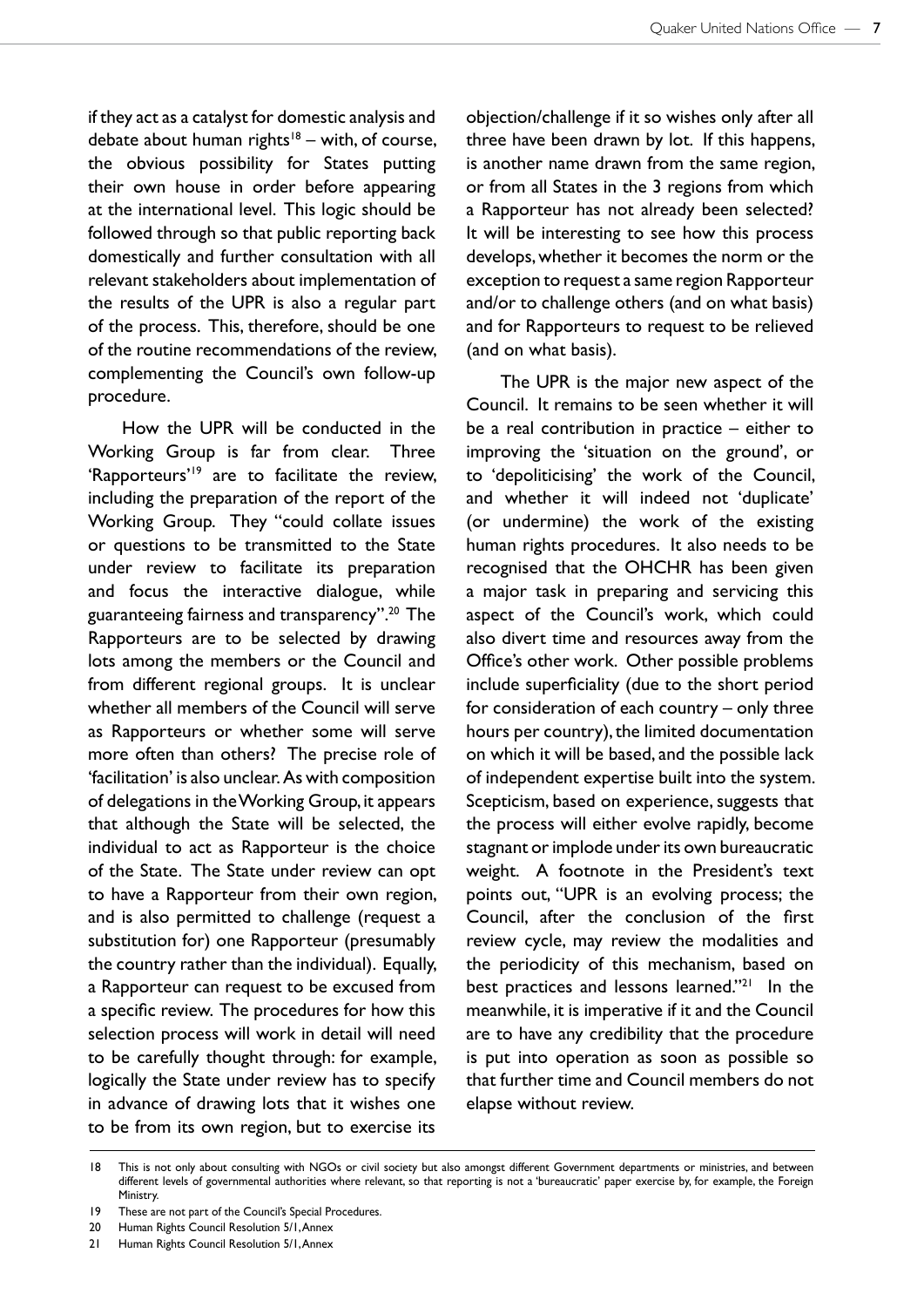### Special Procedures

The Special Rapporteurs, Representatives, Independent Experts and Working Groups which made up the country and thematic Special Procedures of the Commission on Human Rights were generally considered to be one of its major achievements.<sup>22</sup> However, a significant problem faced by the Commission in its later years was States' rejection of the legitimacy of and refusal to cooperate with these Special Procedures (thematic as well as country specific) which they themselves had created through the Commission. No institution can survive unscathed if its members do not accept the processes which they have established. Of course it is embarrassing for a Government to have its accidental or deliberate shortcomings pointed out in public and there is a natural tendency in such circumstances to 'shoot the messenger'. But to attack the entire system and/or the individual mandate holders, both of which derive from an agreed intergovernmental process of the body itself, is not legitimate and undermines the credibility of the whole institution and not only the specific part.

This is not to suggest that the Reports of Special Procedures should be accepted without question. On the contrary, questions of fact and law and their interpretation are a subject for debate. Indeed one of the greatest achievements of the Commission was the engagement in discussion of ideas and concepts in the development, interpretation and understanding of human rights. The thematic Special Procedures have been vital catalysts in this process. To take just two examples, the understanding of violence against women and of the right to health have changed and developed under the influence of the work of the respective mandates. The role of the Commission as a forum for the exchange of ideas in which the global human rights community could engage (governmental, non-governmental and expert) tended to be underestimated and overshadowed by its 'results' (or the lack of them) measured in terms of resolutions adopted.

*Role of Special Procedures in the Council's work:* Procedurally, the Council's engagement with its Special Procedures built on the inter-active dialogues which the Commission had started. The Council improved these by assigning a set time for each one (rather than them being slotted in according to the actual progress of the agenda and thus being unpredictable for both the Special Procedures and the other participants) $23$ , with a full hour assigned for each, and NGOs (at least to some extent) as well as governments being able to participate. Importantly, these dialogues were at a time when negotiations on resolutions were not taking place. This enabled all interested delegations to participate in them. Indeed the level of participation - the number of delegations in the room, the fact that in many cases the ambassador was present as well as the number asking questions or making comments - was unprecedented compared with the Commission. These good practices need to be maintained, but there is still scope for further improvement. Divorcing these dialogues from immediate decisions in relation to substance or process on the mandates may also be beneficial in enabling a more open discussion of issues.

Substantively, during the course of the year, positions on the Special Procedures shifted dramatically. For much of the time, there appeared to be a concerted attempt to undermine them, to challenge individual mandate-holders, and to eliminate or marginalise any role for independent experts in general (as

<sup>22</sup> The global petition for a strong system of independent Special Procedures by Amnesty International and others produced nearly 14,000 endorsements from individuals from 147 countries.

<sup>23</sup> On occasions in the Commission, the scheduled inter-active dialogue did not take place either because the Chair decided there was no time for it, or because of delays in the consideration of the agenda item, the mandate-holder's travel arrangements meant that they were not present at the time when the specific item was under consideration.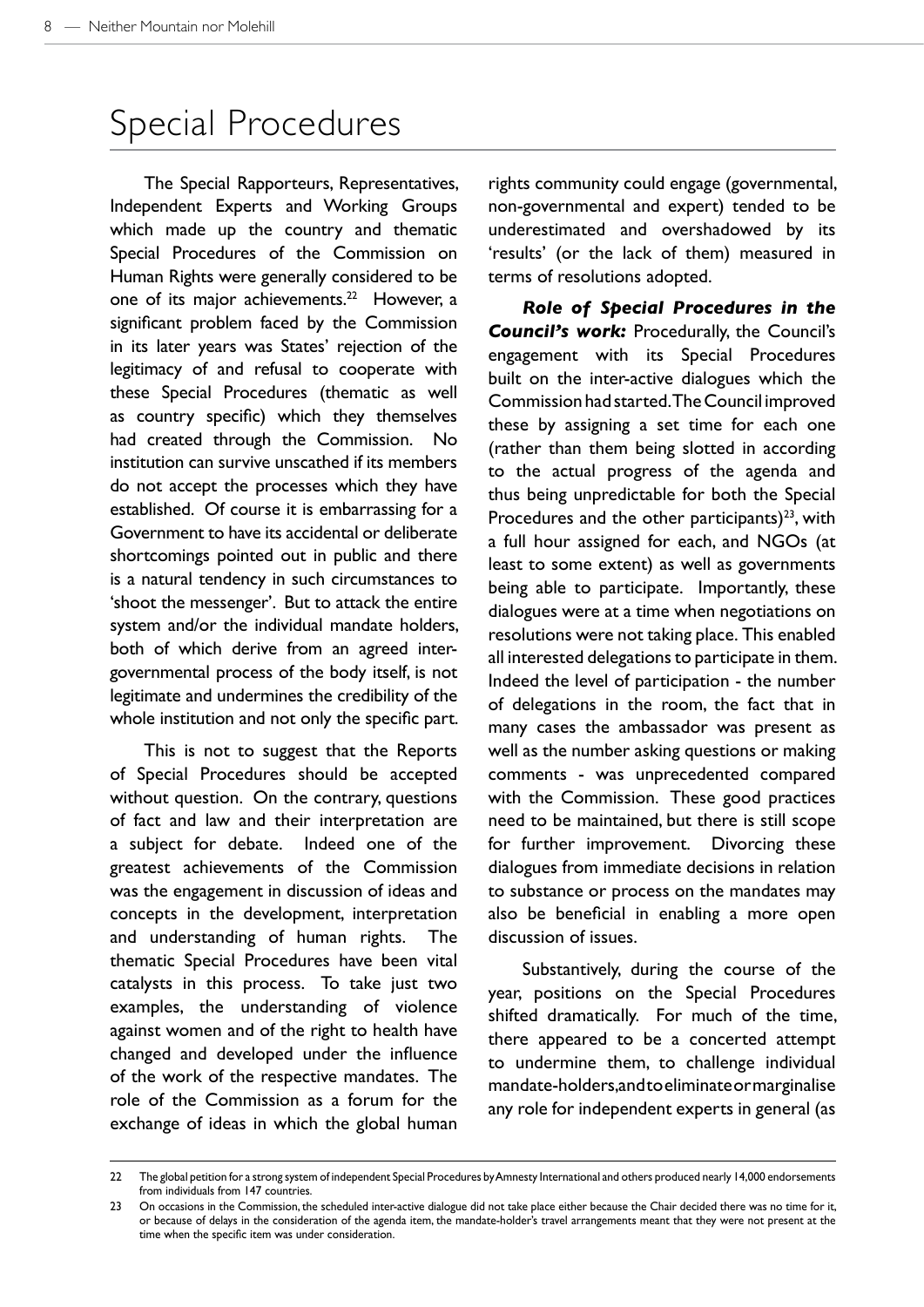opposed to Government representatives) and Special Procedures specifically. This reached its zenith in the first proposed mission to Darfur. The original proposal was that this should be composed of the five members of the Council Bureau and the five regional coordinators, that is ten Ambassadors. Ironically, not only would this have been, by definition, a political (rather than independent expert) group but it would in practice have comprised ten men, of whom the African representatives would have been Algeria and Morocco, and the Asians Jordan and Saudi Arabia. This was modified in the negotiations, but the delegation established was a mixture of ambassadors and others,<sup>24</sup> but their processes and report were then challenged in the Council.25 As a result, the follow-up mechanism consists entirely of independent experts who are already Special Procedures of the Council.<sup>26</sup> Both the Government of Sudan and the Council have engaged more constructively with this group. Significant factors in this changed attitude have been that the group and its composition were established by consensus (Sudan also agreeing), which thus engaged the support and credibility of the whole Council, its regional groups and their coordinators, and, in particular, the coordinator of the African Group (Algerian Ambassador) and the EU presidency (German Ambassador) since these two were the principal negotiators. It will be important to assess to what extent the Darfur group's engagement with the Sudanese Government, and their identification of specific recommendations $27$ to be implemented within set timeframes, lead to the necessary actions being taken, including those to be implemented immediately, and in the light of this experience to incorporate

lessons into the Council's future countryspecific activities and processes.

These developments in relation to Darfur lent greater legitimacy to the continued pressure on Israel to cooperate with the Council by permitting entry to the missions $28$ established by earlier Special Sessions. At the same time, it is worth recalling that when a group of the Special Procedures thematic mandates undertook a visit to Lebanon and Israel to look at the effects of the conflict, their joint report<sup>29</sup> was trashed by some Governments on two grounds – the supposed content of the Report (which were not born out on a reading of the actual final Report) and that they should not have visited Israel – an untenable position in that the thematic Special Procedures can seek to visit any country. This was also an unfortunate objection on substance since it excluded consideration of the evidence in the report of the differential impact on Jewish and Arab Israelis - an issue to which the Government of Israel should be required to respond.

More generally, the observations $30$  of John Dugard, Special Rapporteur on the OPTs, are worth considering alongside the Darfur group experience. In his view it makes little sense for an existing country specific mandate to be asked to undertake a fact-finding mission since (1) they will consider and report on the situation to the extent possible in any case as part of their mandate but cannot be a oneperson fact-finding mission; and (2) where the relationship with the Government concerned is already problematic, as is often the case with such mandates, to demand that they undertake or lead a fact-finding mission into

<sup>24</sup> Professor and Nobel Peace Laureate Jody Williams (Head), Professor Bertrand Ramcharan (former Acting High Commissioner for Human Rights), the Honourable Mart Nutt (member of the Council of Europe Parliamentary Assembly), Ambassador Makarim Wibisono (Indonesia), Ambassador Patrice Tonda (Gabon), as well as the Special Rapporteur on the Sudan, Sima Samar.

<sup>25</sup> See "African split creates consensus" in *Geneva Reporter*, Vol. 26, No. 2 (Quaker UN Office, Geneva) February – April 2007

<sup>26</sup> Special Rapporteurs on Sudan (presiding), on summary executions, on torture and on violence against women and the Secretary-General's Representatives on internally displaced persons, on human rights defenders and on children and armed conflict (General Assembly mandate).

<sup>27</sup> Report on the situation of human rights in Darfur prepared by the group of experts mandated by Human Rights Council resolution 4/8 (A/HRC/5/6, 8 June 2007)

<sup>28</sup> by John Dugard, Special Rapporteur on the OPTs, and on Beit Hanoun led by Desmond Tutu - Human Rights Council Resolutions S-1/1 and S-3/1.

<sup>29</sup> Report of the Special Rapporteurs on extrajudicial, summary or arbitrary executions, on the right to health, and on adequate housing, and of the Representative of the SG on human rights of internally displaced persons - Mission to Lebanon and Israel (7-14 September 2006) (A/HRC/2/7)

<sup>30</sup> Report of the Special Rapporteur on the situation of human rights in the Palestinian territories occupied since 1967 (A/HRC/5/11 of 8 June 2007)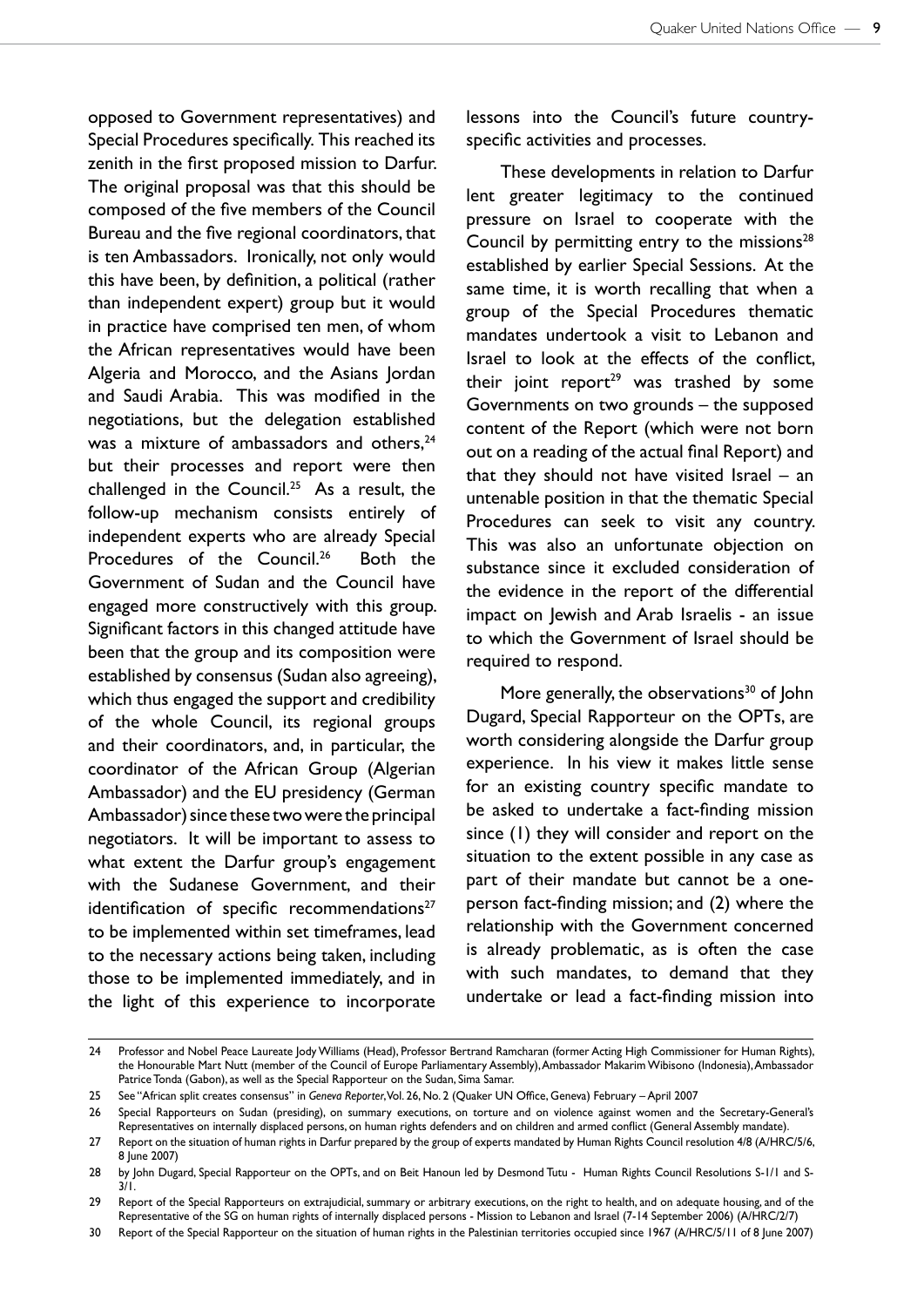a particular incident may be unproductive as the Government is unlikely to cooperate and permit access. Another problem is that where the relevant resolution passes judgment about the 'facts' before the mission is undertaken, it is even less likely that the Government (any government) will be inclined to permit access, and it may also undermine the integrity of any conclusions or indeed the ability of an independent, expert mission to undertake the assignment with integrity.<sup>31</sup>

The wish to react to serious incidents may be natural, whether or not politically motivated. However, the recent experience suggests that such reactions should be differentiated from cases where fact-finding is actually required and might be achieved by establishing a mission; there is a need to draw a Government's attention to its own responsibilities, in particular in terms of investigation, accountability, reparations and non-repetition; and situations where the international community might take action to, for example, provide assistance to victims, or identify possible war crimes suspects.

As these developments illustrate, there is not such a clear cut distinction between 'thematic' and 'country' special procedures mandates as is often presented. Thematic procedures undertake country visits, and the Darfur group includes both the Special Rapporteur on the Sudan and a number of thematic mandates.

General Assembly resolution 60/251 required the Council to have "a system of special procedures", but without further specification. During the Council's negotiations, four separate elements emerged: the method for selection of mandate-holders; a Code of Conduct for mandate holders; the retention, review or abolition of country mandates, and the review, rationalisation and improvement of thematic mandates.

*Selection and appointment of mandate holders:* In the past, the Chair of the Commission, in consultation with the Bureau, selected and appointed the Special Procedures mandate holders. Some States wished for an election process by the Council, and many felt that it should not be the sole responsibility/prerogative of the President. Different issues were behind the various proposals. Appointment by the Chair had in general served the system better than might have been expected. This was not least because the Chair had to take personal responsibility and everyone could see the results (for better or worse) of the decisions taken. So even when faced with a candidate nominated by his or her own government, some chairs demonstrated a degree of independence. On the other hand, this process enabled Governments who wished to challenge the system of Special Procedures to distance themselves, claiming that they had not endorsed the selection of mandateholders. A more substantive problem was that as the number of mandates has grown, the need for more mandate holders also increased, and identifying enough good candidates from different regions required a more open, transparent and proactive approach.

After much discussion, the outcome was that the OHCHR is to set up a roster of eligible individuals – nominated by anyone (including the individuals themselves) – meeting certain "technical and objective criteria" to ensure that they are "highly qualified individuals who possess established competence, relevant expertise and extensive professional experience in the field of human rights" $32$  as well as having independence, impartiality, personal integrity and objectivity, and experience in the field of the specific mandate for which they are being considered. Setting up this roster is urgent since many of the existing mandate holders have already been extended (exceptionally) beyond the maximum 6-year period they should have served. Once the roster and the criteria for inclusion on it have been established, it needs to be publicised as widely as possible

<sup>31</sup> It is worth noting that the Government of Israel has permitted John Dugard access to the OPTs in his capacity as Special Rapporteur while refusing him and the mission led by Desmond Tutu access under the resolutions adopted at the Special Sessions.

<sup>32</sup> Human Rights Council Resolution 5/1, Annex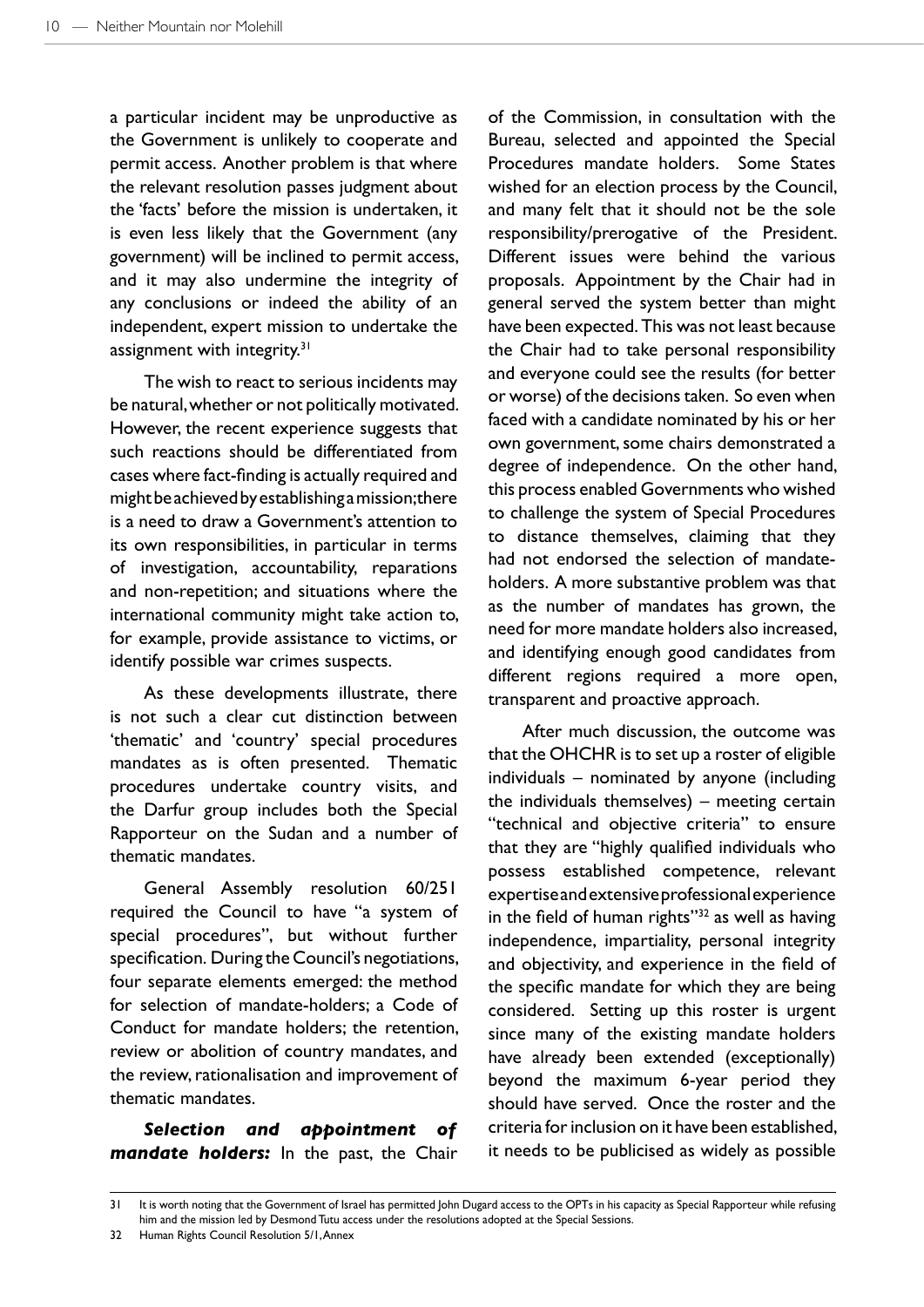in order to ensure that the broadest range of qualified individuals are included (from all regions) so that not only can each mandate be filled by an appropriate candidate but that the overall profile of the special procedures is balanced in terms of gender, different countries, regions, cultures and legal systems. In particular, it should be advertised through academic, professional, governmental, and nongovernmental networks.

Selection from the roster will be made by a Consultative Group – one member appointed by each of the 5 regional groups of States but serving in their personal capacity (in fact they are not required to be a government person). This Group will prepare and present to the President a list (with justifications) of suitable candidates for each vacancy. The President then selects one candidate for each vacancy and presents the list of these to the Council for approval. In this way, there is more governmental buy-in to the process, while retaining the individual responsibility of the President not only in making the final selection for each mandate but also to ensure that there is a reasonable balance across the mandates.

Whether this process will produce better results than the previous system remains to be seen, but the key issues will be the quality of the candidates on the Roster, the quality and over all balance of the Special Procedures mandate holders as a group and whether Governments feel more committed to and supportive of the mandate holders because of their greater involvement in the process.

*Code of conduct:* Part of the attempt to 'shoot the messenger' was evidenced by the African Group's tabling of a draft Code of Conduct for Special Procedures mandate holders. There are, of course, professional and ethical standards that the mandate holders should maintain, and unfortunately some individuals have at times failed to do so. Indeed, what is interesting is that many of the proposed provisions of this draft appear to have been based on a single incident, by one mandate-holder, on one occasion, in one country. This in itself demonstrates the high standards maintained by most of them. Although considerable changes were made before the Code was adopted as part of the President's Institution-Building package, the process of drafting was flawed and left a number of provisions far from ideal. Given the Council's increased recognition during the year of the importance of the Special Procedures, the Code should only be used as a reminder to current and future mandate holders of the nature of the role they are undertaking and not to undermine or hamstring them.

*Review, rationalisation and improvement of mandates:* No review of mandates took place before the end of the Council's first year but some principles are set out in the President's text. Some of the wish for 'review and rationalisation' seemed to be based only on the notion that there are too many mandates, and therefore this should be a process of discontinuing some. In fact the real issues are whether the *ad hoc* creation of mandates on which the current system is based should continue, whether the existing mandates should be continued as they are, expanded, altered, combined, otherwise adjusted or discontinued – as well as whether to create any new mandates. For example, this could be a good opportunity to replace the previous Sub-Commission Working Group on Contemporary Forms of Slavery with a Council Special Rapporteur covering this area, but also bringing in the mandate on trafficking in persons, and some aspects of the mandate on sale of children. This illustrates the need not to look at the Special Procedures in isolation from the consideration of the issues previously covered by Sub-Commission groups.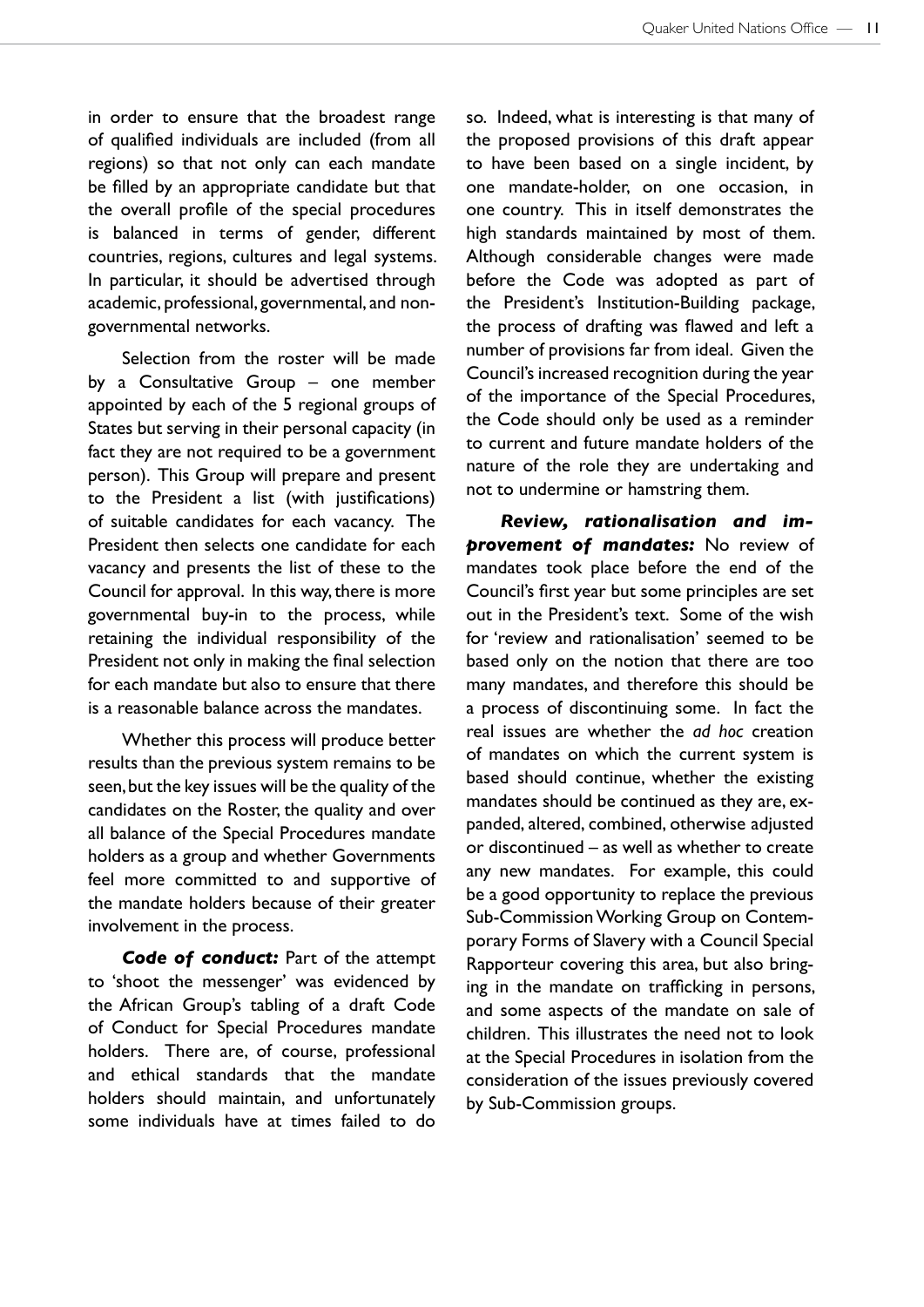### Independent Expertise and Human Rights Council Advisory Committee

It is not only the Special Procedures and the new Advisory Committee who are to provide independent expertise to the Council and its members. As previously noted, there are additional possibilities since some provisions are not prescriptive, for example, for the UPR Working Group delegations, the UPR Rapporteurs and the Consultative Group involved in the selection of the Special Procedures mandate holders. Given the nature of the functions to be performed, States should think seriously about the benefits of having independent experts handling some of these functions: this might also assist by reducing some of the demands of time on government delegations.

For the first time, two principles will apply across the board for all independent expert positions on the Council: the non-accumulation of (UN) human rights functions as well as term limits of no more than six years. The latter had applied to Special Procedures of the Commission but not to its Sub-Commission members; the former requirement is entirely new. This should ensure that the same people, however good, do not become a permanent part of the UN human rights system to the exclusion of many other equally well qualified candidates.

*Advisory Committee:* The Human rights Council Advisory Committee replaces the Commission's Sub-Commission on the Promotion and Protection of Human Rights, and is designed to fill the UN General Assembly resolution's mandate for the Council to have expert advice as well as a system of Special Procedures. It will comprise 18 independent expert members (down from 26 for the Sub-Commission). Only States (not limited to members of the Council) can propose candidates, but they "should consult their national human rights institutions and civil society organisations and … include the names of those supporting their candidates"<sup>33</sup>.

Unlike the Special Procedures, members of the Advisory Committee will be elected by the Council, in secret ballot, with specific numbers of places assigned to the UN regional groups: five each from Africa and Asia; three each from Latin America and the Caribbean, and Western European and Other Group, and two from Eastern Europe. Since requirements of recognised competence and experience in the field of human rights, high moral standing, independence and impartiality are stated, it would be appropriate to apply the same 'technical and objective criteria' for these candidates as for Special Procedures, as well as the same exclusion of those in decision-making positions in Government or where a conflict of interest with their role could arise applies as for Special Procedures – in particular, since the Advisory Committee retains a role in the Complaint Procedure.

The scope of the Advisory Committee's activities is more limited than the Sub-Commission's. It is only advisory, only on thematic issues, "in the manner and form requested by the Council", cannot adopt resolutions or decisions, but it may propose for the Council's consideration "further research proposals within the scope of the work set out by the Council". It can meet for up to two sessions per year for a maximum of 10 working days. *Ad hoc* meetings and subsidiary bodies can only be established with the authorisation of the Council.

The election of members of the Advisory Committee has yet to be organised, and until then the Complaint Procedure (see below) cannot proceed. The Committee's first session is provisionally scheduled for August 2008. No decision was taken about the issues covered by the former Sub-Commission working groups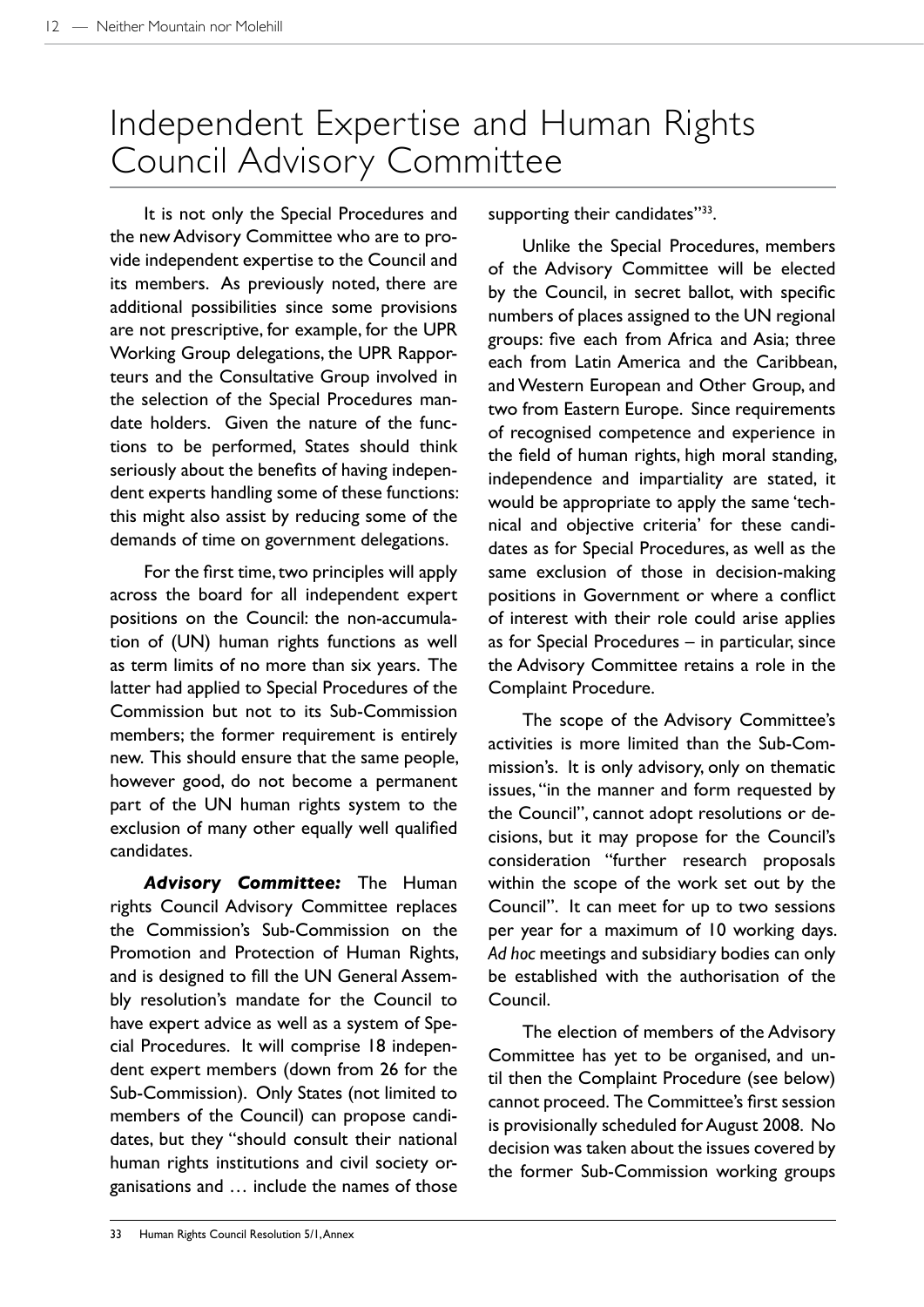on Indigenous Populations, Contemporary Forms of Slavery, and Minorities, nor the Social Forum. Logically these should be considered along with the Review of Special Procedure Mandates, including whether some of the perceived benefits of having working groups could be taken into account by, for example, providing Special Procedures in these areas with the scope to hold annual consultations.

### NGOs and National Human Rights Institutions

The formal involvement of NGOs in the Council's processes has been maintained in line with GA resolution 60/251 which referred to ECOSOC resolution 1996/31 and the *acquis* of the Commission. In some respects developments have occurred, for example, allowing NGO participation in the inter-active dialogue with thematic Special Procedures, and in practice many NGO contributions to the institution-building process have been accepted and recognised by a broad range of governments.

However, in other respects the Council's first year has been a difficult one for NGOs. The focus on institution-building has minimised substantive discussion of human rights issues – thematic and country-specific – which is the main concern of human rights NGOs. The lack of a clear and predictable agenda/programme of work has made advance planning – whether of travel for those outside Geneva, or of preparation of statements/questions, including joint ones – problematic. Fewer NGOs have participated this year than would have been expected to be at the Commission.<sup>34</sup>

Two significant considerations for the future substantive participation of NGOs will be how issues are divided amongst the Council's regular annual sessions – which may enable some NGOs to plan attendance at only one or two sessions rather than all three, depending on their priorities and resources – and the UPR. Although NGOs are not given a participatory role in the Working Group of the Whole, UPR may prove to be a focus for NGOs from the country or the region under consideration at the Council as well as during the preparation and follow-up process in country. However, monitoring the physical and substantive presence of NGOs will be important for the future, as well as maintaining a careful eye that the Council's practices do not have a detrimental effect on their engagement.

National Human Rights Institutions (NHRIs) have slowly increased their engagement with the Council, building on the Commission practices. Their role is important not only in informing about the development of NHRIs in countries, but increasingly in commenting on substantive issues and will be essential in the preparation and follow-up to the UPR.

Although most focus on NGOs and the Council have tended to be on the participation in the Council sessions, in fact one of the major aspects of the interaction with the Commission was through 'side events', held, usually during the two hour lunch break, in the Palais des Nations (UN Building). These events usually included a panel of speakers on a topic – often including Special Procedures, international, regional and local NGOs/activists, and sometimes government representatives. Such events have been severely curtailed this year because not enough rooms were available. It is important that the value of these, for all participants, is not lost and planning for future sessions of the Council needs to take into account ensuring the availability of enough rooms.

<sup>34</sup> A maximum of 183 NGOs registered for a single session and a total of 284 NGOs across all five regular sessions of the Council, compared with 307 at the 61st session of Commission.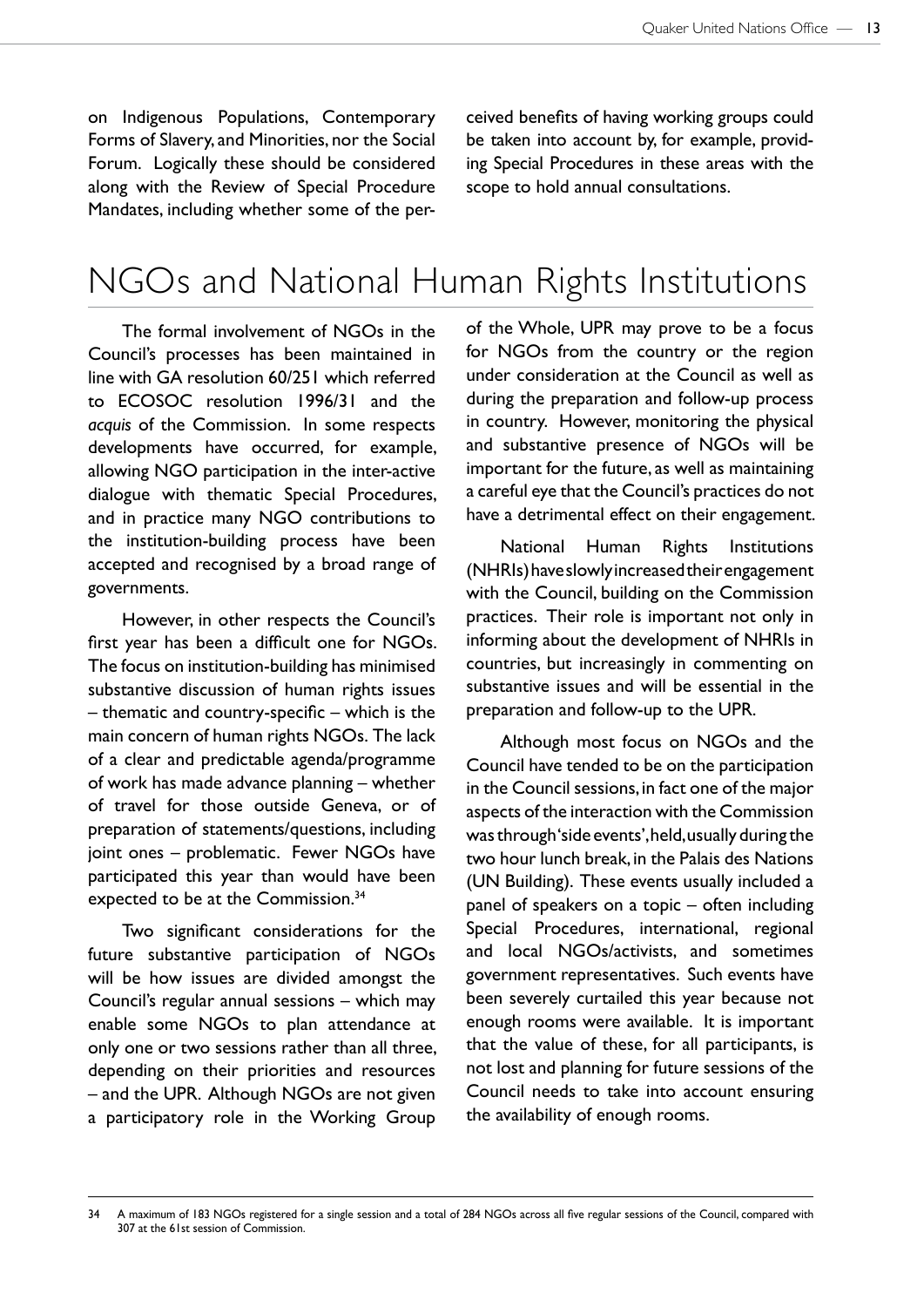### Complaint Procedure

Little has changed between the Council's complaint procedure and the '1503' complaint procedure of the Commission. The procedure remains confidential. There are to be two working groups to consider the communications: the first of five members of the Human Rights Council Advisory Committee, the second of five member States of the Council, both mandated to meet twice a year for five working days on each occasion. The

Council is to consider situations referred to it by the second group at least once a year, and more frequently if needed. If the second group recommends public consideration, this will be taken up at the next session of the Council. A marginal improvement in a not particularly effective process positive development is that the author of the complaint is to be kept informed of decisions by the working groups and the Council.

### Agenda, Programme and Methods of Work of the Council

The Council wrestled with the need to come to terms in planning its work with the differences between being a body meeting only once a year, and one meeting several times a year. The agenda is shorter<sup>35</sup> and, therefore, more general than the Commission's, but this does not mean that any issue which could have been considered by the Commission is excluded. It avoids the conceptually unsound distinction between civil and political and economic, social and cultural rights, and includes a general item on human rights situations requiring the Council's attention (unfortunately the question of technical assistance is separate rather integrated into this item which is where logically it fits). Given the pervasive and increasing discrimination on many grounds, it is unfortunate that the item on "Racism, racial discrimination, xenophobia and related forms of intolerance" was not phrased as "Racism, *all forms of* discrimination, xenophobia and related intolerance", in order to ensure both that all forms of discrimination are covered and that the conceptual underpinnings of discrimination need to be addressed irrespective of the particular form in which they are manifested.

While the Commission had an agenda through which it worked during its annual session, with the Council meeting at least three times a year in regular session, there was a need to separate the agenda from the Programme of Work since not all items need to be addressed at each session. For example, the Council will only elect its officers, have a high-level segment and have regular substantive consideration of some issues and the annual reports of Special Procedures once a year. Deciding when each of these is to occur, and thus establishing an orderly, predictable, though not overly restrictive, pattern of work is both necessary and helpful for all parties – those preparing reports as well as those wishing to discuss them.

A contentious issue was the proposal by China (supported by others) to require a qualified (as opposed to simple) majority for resolutions on specific countries. This was the issue which delayed adoption of the President's Text, and nearly derailed it completely, since the President had made it clear that no vote is permitted on a President's Text and therefore if it did not command consensus, he would withdraw the whole package. The final compromise on this point was that in the section on "Working culture" of the Council, it states "Proposers of a country resolution have the responsibility to secure the broadest possible support for their initiatives (preferably 15 members), before action is taken."36

<sup>35</sup> Pakistan and Algeria regretted the lack of a separate agenda item on self-determination. See earlier comments in relation to the item on the Palestinian Territories.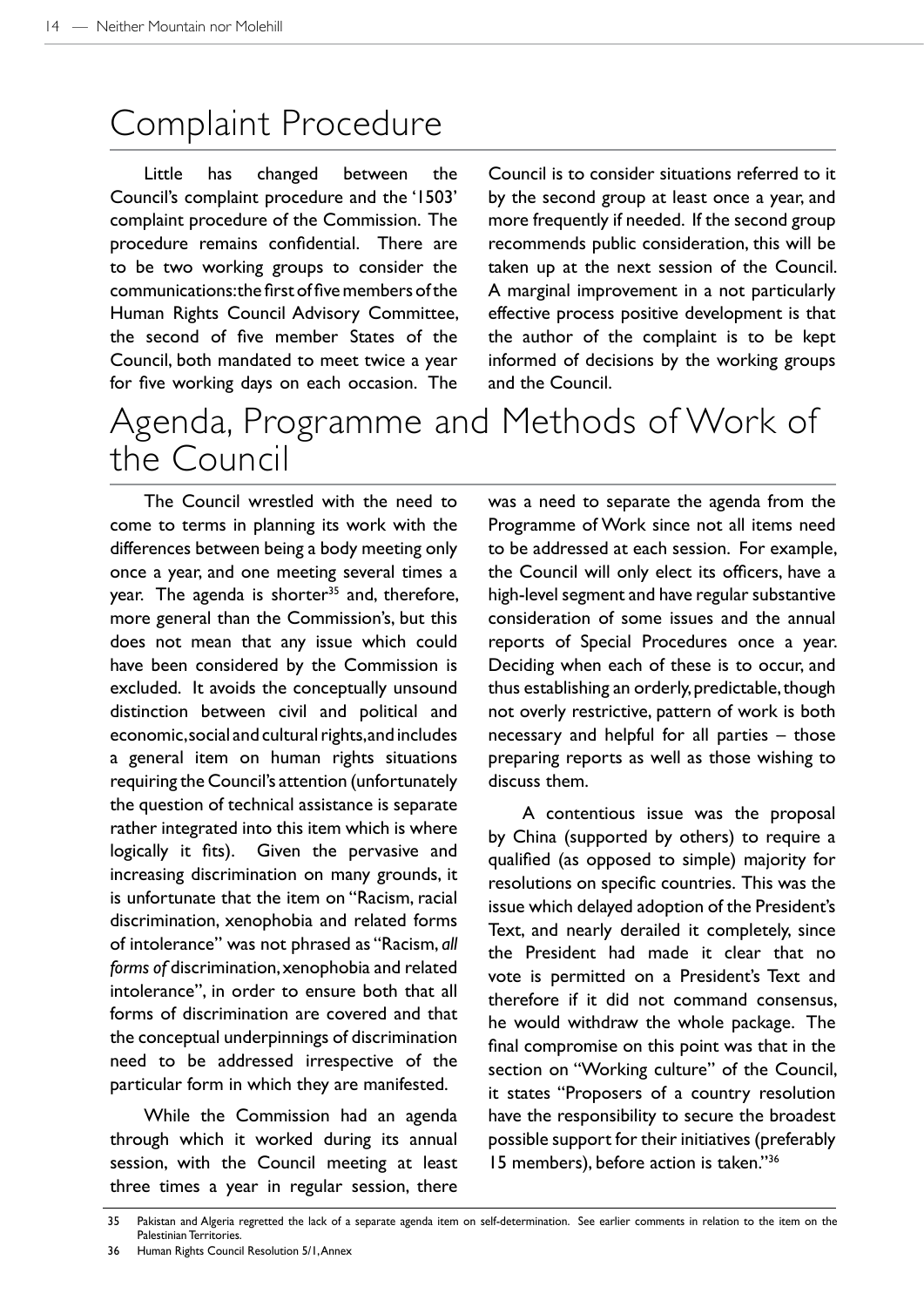#### Conclusion

So far, the real *differences* between the Council and its predecessor are its (frequent) meeting pattern, more inter-active and less formal speech-making methods of work, the increased presence of and interaction with the Special Procedures and High Commissioner for Human Rights and the degree of engagement between Governments and Special Procedures in these processes, and the Council's status as a subsidiary of the General Assembly rather than ECOSOC, which includes the fact that its decisions become effective immediately rather than having to await approval by ECOSOC some months later. Potentially, another big difference will be the UPR but this is not yet operational.

The innovative creation of a group of the existing Special Procedures in relation to Darfur mandated not to undertake another mission but to compile and work with the Government on the implementation of the numerous existing recommendations, through specific steps, timetable and indicators of performance, will be worth following closely both in relation to the Sudan, and as a possible model for other serious and continuing situations of human rights violations which have already received attention but without having a significant impact in changing the real problems, such as, for example, Colombia. By identifying both the steps to be taken and the specific indicators by which the effectiveness of action will be judged, the group of experts have also created a model that will be worth considering in relation to other reports and recommendations. Again, building in cooperation with the regional human rights bodies and procedures is also worth considering for the future in relation to countries where such regional bodies exist.

If States are to participate fully in all aspects of the Council's work, most need to increase the number of persons in their Geneva delegations, and preferably with persons having human rights expertise. The frequency of meetings now means that it is no longer possible to rely on bringing in people from capitals to cover and/or provide expertise. Even with the Commission, some States were never members, or only served one term, throughout the decades of its existence. If the Council is to be credible, it will be important that States are neither precluded from membership because of the demands, nor that some members do not participate fully in all aspects of the Council's work, including in all UPR considerations. If the need for consultations and action at the Ambassadorial level continues as it has been during the first year, consideration should also be given to having an Ambassador for Human Rights in the same way that some already do for Trade or Disarmament.

There is *not much change* with regard to country resolutions and action, the membership of the Council, the confidential complaints procedure, the post-Sub-Commission expert advisory committee, and with the role of NGOs and Special Procedures (except in terms of the more inter-active process and greater frequency of participation linked to the greater frequency of sessions).

*Actually or potentially worse* are the amount of time and energy taken up by institutionalbuilding and procedural discussions as opposed to the promotion and protection of human rights, that some results of these amount to little more than reinventing the wheel, the delays in considering the reports of Special Procedures, that some issues previously considered at the Commission have not come up and the question remains whether they will drop off the agenda, the smaller number of NGOs attending thus reducing the sense of a global human rights gathering, the lack of rooms for NGO side events during Council sessions, and the fact that the institution-building process is not complete and may, therefore, continue to draw time, energy and focus away from substantive human rights issues.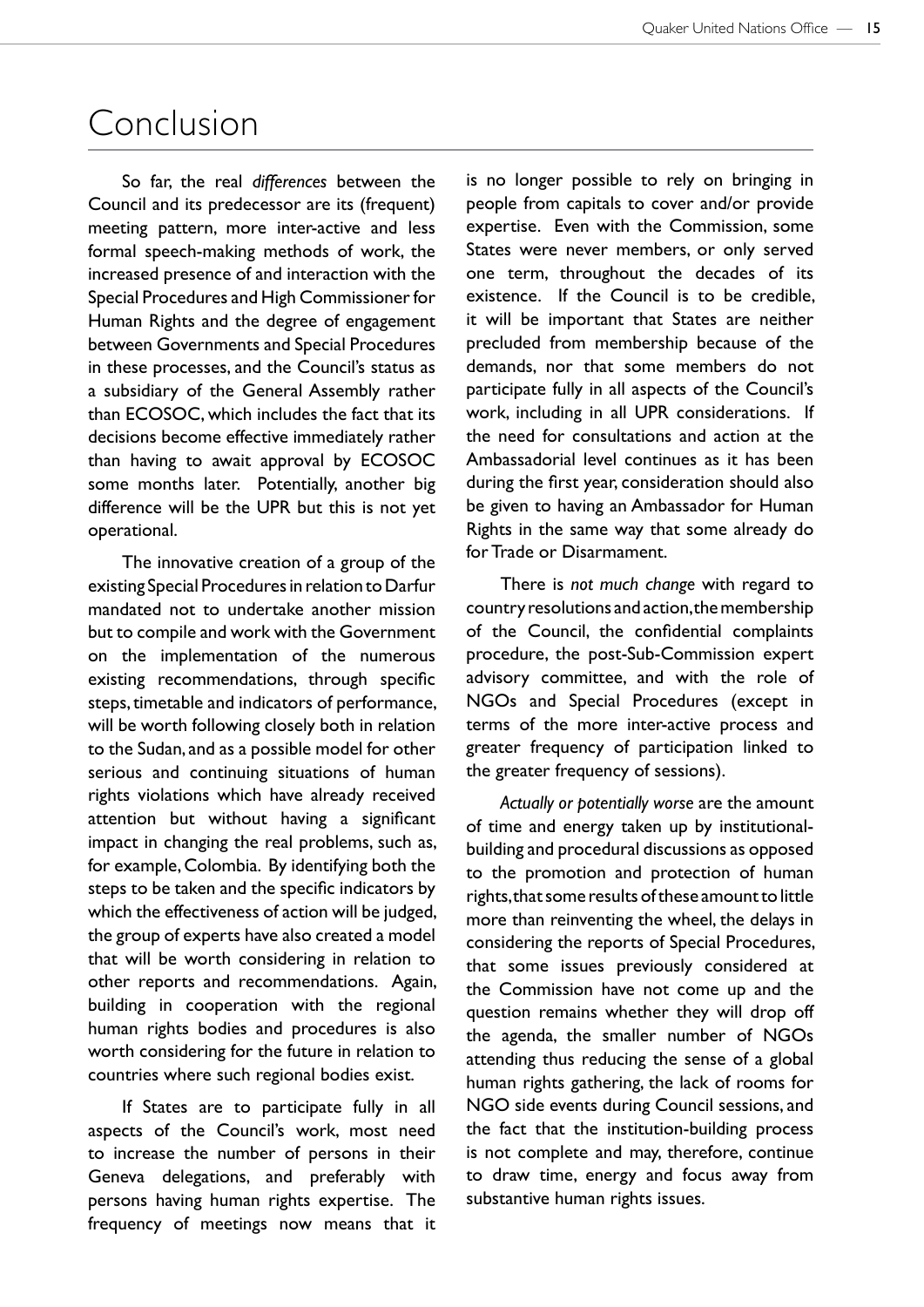The Council has maintained a standardsetting role, with work beginning on the Optional Protocol to the Covenant on Economic, Social and Cultural Rights, as well as the adoption of the Convention on Disappearances and the Indigenous Declaration. However, the latter remains stalled at the General Assembly – which is neither good for the Declaration nor as a precedent for the Council at this formative stage.

No consideration of the first year of the Human Rights Council could be complete without a tribute to its first *President*, Mexican Ambassador Luis Alfonso de Alba. The Council could not have had a better President during its inaugural year. In addition to the legacy already identified above, he also created the role of the Council Presidency and an Office of the President. In so doing he identified the need to ensure the capacity for this role, given the amount of time which is and will continue to be needed to perform it, as well as the importance of maintaining the distinction between the person serving as president and their role as Ambassador of a specific country

– thus Mexico had a different Ambassador heading its Council delegation during his Presidency. At one stage in the course of the year, it seemed that he might have lost the confidence of the participants, as he sought to give form to the Council in ways that would make it different from the Commission, and tried out different approaches – leading at times to frustration, angst and confusion – but his persistence and diplomatic skills paid off. The challenges were not only from the States (members and non-members of the Council), and the NGOs but also from the UN, which had not planned for the impact of creating this new body, so that such mundane things as interpretation services and room availability at times appeared insuperable. This led to an exasperated proposal from the President that since meet we must if we were to complete the business in the required time-span, if necessary we would meet in the car park! The words 'magi' and 'magician' have the same root, and elements of both were displayed in leading this new body in its formation.